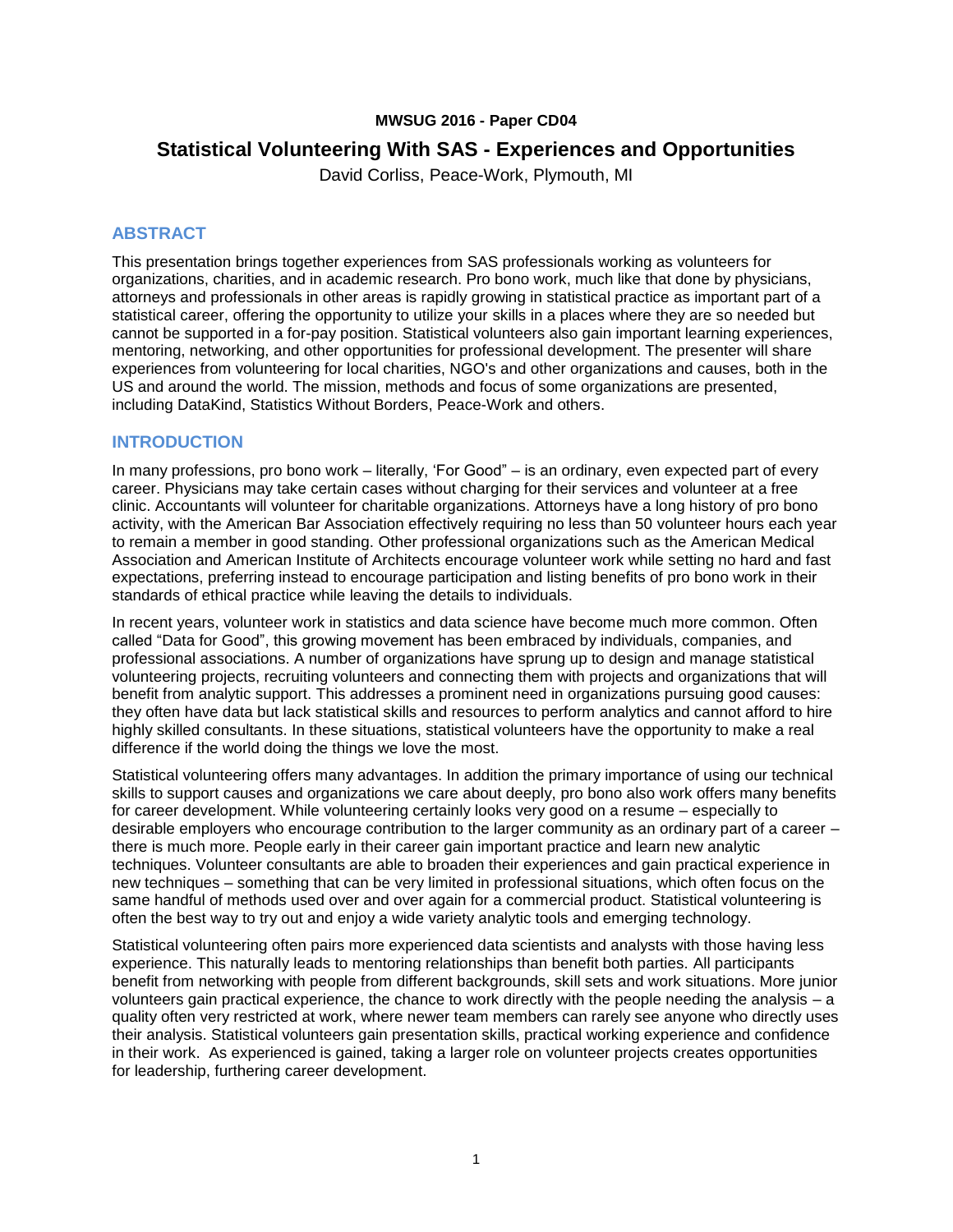The most important benefits of statistical volunteering, however, will never appear on a resume but only in the lives impacted by the projects we perform. As statistical and data science professionals, the need for what we do every day on the job is so great but volunteers are still far too few. The Data for Good movement has grown so rapidly because it makes so much more than a good resume: it makes a career by making a real and tangible difference in our profession, our society and our world.

# **VOLUNTEER ORGANIZATIONS AND EXPERIENCES**

The growing Data for Good movement has attracted a number of volunteer organizations, each with a distinctive character. Many involved in statistical volunteering remain unaffiliated, preferring the flexibility and close personal relationships of individual consulting. Also, many companies now offer employees volunteer opportunities through work – although statistical projects are still few and far between, with more advocacy, volunteers, and projects needed in this area. This section describes some of the different organizations and avenues for statistical volunteering, along with experiences of the people involved.

### **DATAKIND**

DataKind is one of the most prominent organizations in in the Data for Good volunteer movement. Founded in 2011 by data scientist Jake Porway, DataKind has grown rapidly to become a large, global organization making a great impact for social change, with thousands of volunteers working on dozens of projects. Headquartered in New York, DataKind has chapters in San Francisco, Washington DC, London, Dublin, Bangalore and Singapore and hosts events around the world. The organization combines the resources of a large number of volunteers with a smaller cadre of professional staff. With substantial financial support from foundations, grants and other donations supporting a multitude of projects, DataKind is a powerful engine for using data and analytic science to make a difference in communities and around the world.

Most commonly, DataKind partners directly with other organizations – not-for-profits, NGOs and government agencies – engaged in addressing problems and creating solutions with data science. DataKind also collaborates with corporate data science efforts, partnering with Informatica, Cloudera, Pivotal, Microsoft, and others. Volunteers often work closely with a project team centered on a particular issue or organization. DataKind also offers opportunities for short-term projects, including engagements with a four-hour stint, and one-day events called Data Dives. While this paper focuses on volunteering, it is noteworthy that, unlike many organizations in the field, DataKind offers some opportunities for direct employment through grants and paid staff positions. For those interested in combining career advancement with statistical altruism, DataKind is well known and well respected in professional circles.

DataKind has a long history of collaboration with the SAS community. DataKind founder Jake Porway was a keynote speaker at SAS Global Forum in 2015. Employees at the SAS Institute have donated to DonorsChoose, an organization support classroom projects by public school teachers, since 2006. DataKind has gotten involved, with volunteer data scientists mining DonorChoose data and providing the results to schools districts, government agencies and other organizations supporting public schools.

One large project now underway is a partnership between DataKind and SAS to optimize bus routes in the Boston Public Schools. This large school district has 125 schools, with 33,000 students riding buses a total of 26,000 every day. This vast optimization problem is being tackled by DataKind, the SAS Advanced Analytics and Optimization Services Team and SAS Educational Practice to develop and analyze multiple scenarios to improve cost and efficiency. In addition to traditional route optimization methodology, the team from DataKind and SAS will examine school start times, having students attending different schools ride the same bus and other strategies to improve a complex and inter-related set of performance metrics. As a result, students will get to and from school faster and the money saved can strengthen educational programs for all the students.

This project displays the most important characteristics of the Data for Good movement – an organization or activity engaged in the public good has the data but lacks the analytic resources to leverage it. Volunteer data scientists provide the needed expertise to turn raw data into action to benefit others.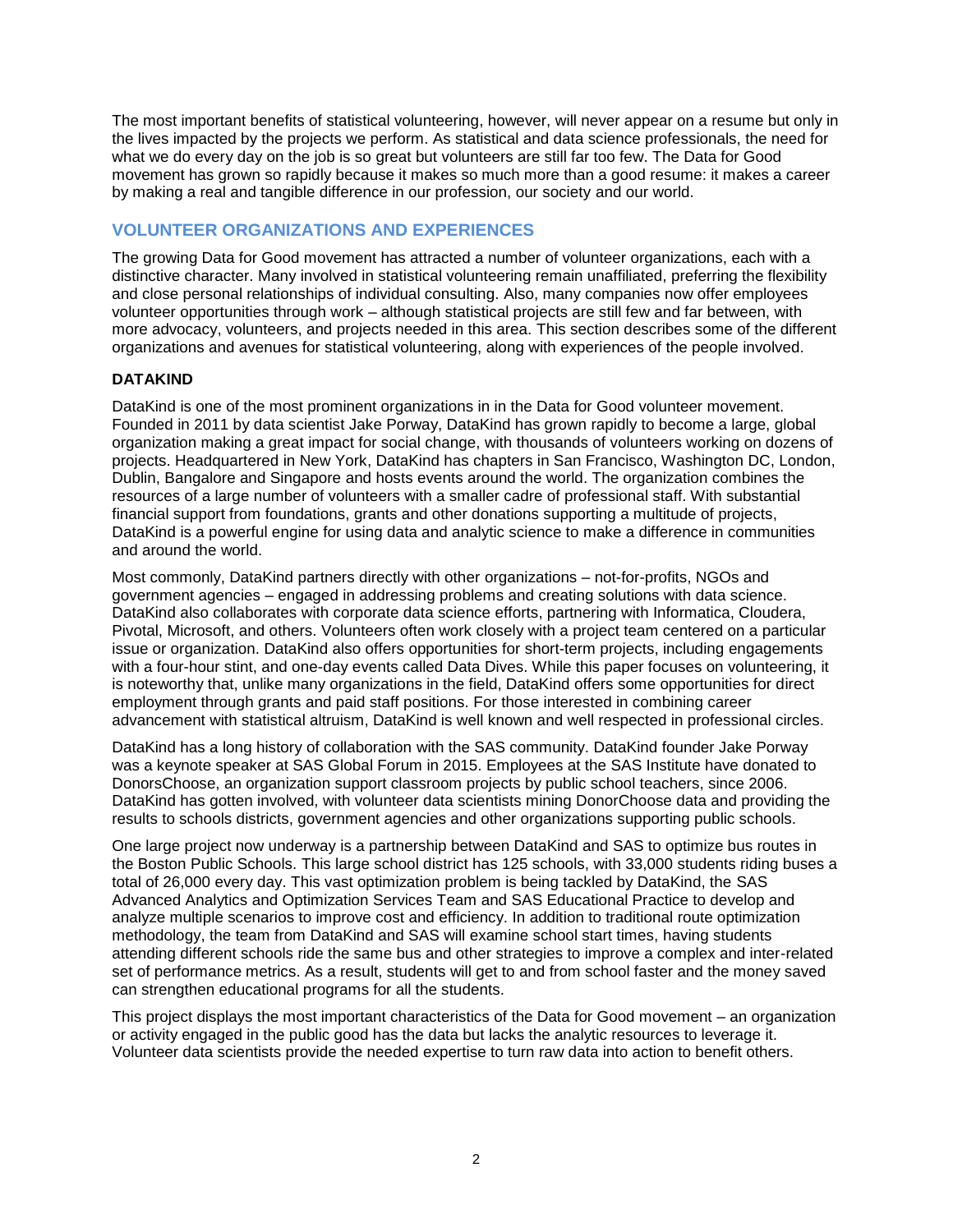

**Boston Public School bus routes: a complex optimization problem**

## **STATISTICS WITHOUT BORDERS**

Statistics Without Borders (SWB) is an outreach group from the American Statistical Association. This allvolunteer organization was established in 2008, making it one of the first Data for Good organizations. SWB offers free statistical consulting to governments and Non-Governmental Organizations (NGO). Inspired by Doctors Without Borders and other similar organizations, SWB is non-partisan and secular with much of their work supporting initiatives in the developing world. As with other Data for Good organizations, the nations and organizations SWB supports have data but lack advanced analytic personnel and resources leverage it.

SWB has more than a thousand volunteers, including the professional sector working on a pro bono basis, academia, students and retirees. While this is an outreach of the American Statistical Association, membership in that organization is not required to participate in projects. As an international organization with projects around the world, SWB is especially in need of volunteers fluent in languages other than English and cultural experience and understanding beyond developed nations. In the United States, the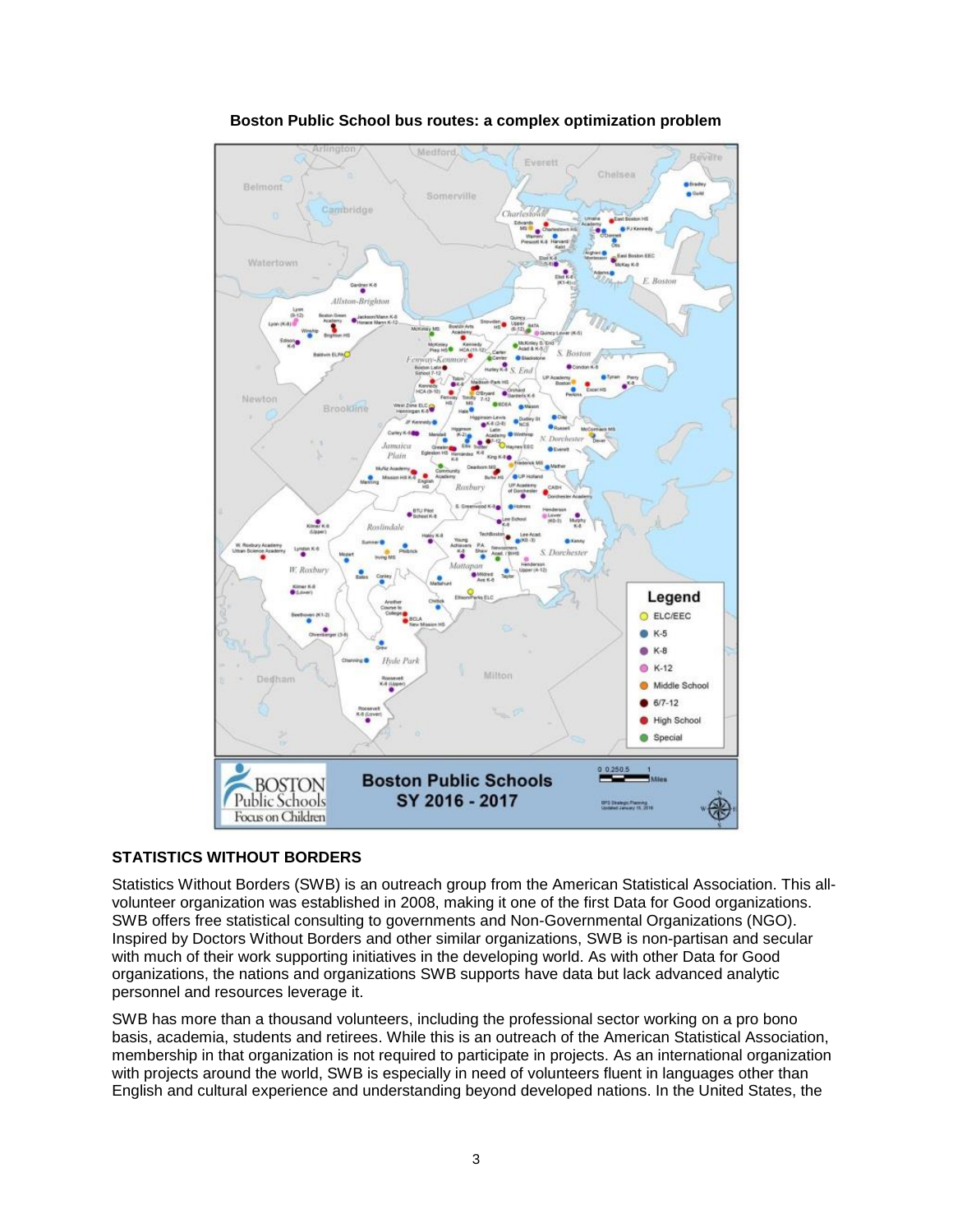SWB is active at local and national meetings and conferences, which serve as a focal point for networking, reaching out to new volunteers and presenting project results.

As the leading professional organization for statisticians in the United States, the leaders of the American Statistical Association are often approached with ideas for projects. When the need for pro bono statistical consulting occurs around the world, especially in developing countries, SWB volunteers can get involved. Many SWB projects are short-term projects, such as partnering with the Millennium Villages project on a cluster analysis of medical and development programs in Africa and with the AES World Languages and Cultures Institute to set up a research group studying health care services in the presence of language barriers. SWB also has a number of continuing programs, such as technical support and analytic assessment of the Rotary Oceania Medical Aid for Children program and developing a strategy for use of statistical software, including SAS, in developing nations. Since the volunteers tend to work in the analytic platform with which they are most familiar, SAS often plays an important role.

One prominent SWB project addressed the needs for data collection is the wake of the 2010 Haitian earthquake. Dr. Jean Orelien, a public health researcher and a native of Haiti, noted the lack of organization in the early days of the response to the disaster. Realizing the impact data collection could have on improving outcomes, he contacted the American Statistical Association and Statistics Without Borders became involved. A team of SWB volunteers led by Orelian travelled to Haiti and conducted a survey. While most public infrastructure was very badly damaged, cell phone service was still operational. A cell phone survey was used to conduct a survey of living conditions, especially sanitation and potential disease vectors. Returning to the United States to compile and process the data, the SWB team provided the database to governments and NGOs without cost. The anonymized data is publicly available for download in SAS from Statistics Without Borders.



**Summary Statistics on the impact of the Haitian earthquake from SWB data in SAS**

This project shows how an individual statistical volunteer can initiate a project at a Data for Good organization and work with a team of volunteers to make a real difference affecting many people.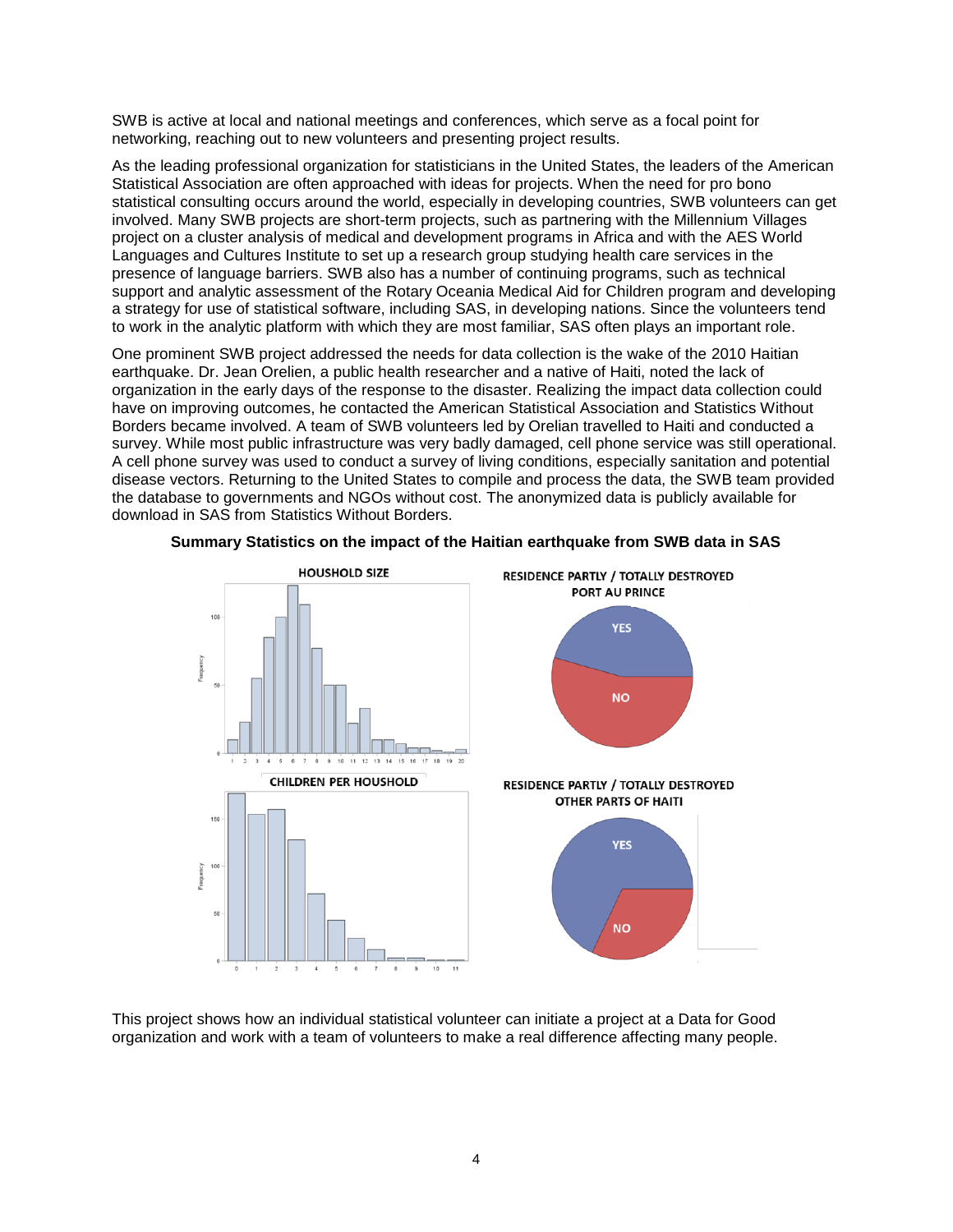#### **PEACE-WORK**

Peace-Work is a volunteer cooperative of statisticians, data scientists and other researchers applying analytics to issues in poverty, education and social justice. Although Peace-Work is the new kid on the block in terms of organizations, currently filing for official Not-For-Profit status, its founding members have a long history in individual statistical advocacy. An all-volunteer organization, Peace-Work projects are often in the area of academic and policy research, with volunteers as likely to be found working with government economic data to write a position paper for publication as to work hand-in-hand with a social justice organization. With a practice focusing on issue-driven advocacy, projects have included education performance metrics, root cause analysis of homelessness, descriptive statistics of privilege and the impact of racial bias, among others.

Peace-Work operates by connecting volunteers with organizations and datasets, often from governments and other official sources, to address issues volunteers care about deeply. With no full-time staff, larger statistical project are broken into small pieces to accommodate volunteers busy schedules. Peace-Work has recently begun sponsoring events at analytic conferences, beginning at the Midwest SAS User Group conference in 2016. Called "Distributed Justice Events", these activities invite conference participants to contribute volunteer hours during the conference on projects targeted local issues.

While volunteers rely on the software tools of their own choosing, SAS is used in many projects. Peace-Work actively promotes the use of SAS University Edition as a powerful analytic tool with extensive statistical, machine learning and big data capabilities available to their researchers for free.

One current Peace-Work project focuses on the problem of human trafficking, which has attracted considerable interest in recent years. The National Human Trafficking Resource Center (NHTRC) operates a national hotline for victims. Peace-Work volunteers combined state-level summary statistics published on the NHTRC website with demographics and socio-economic data. SAS University Edition was used to perform a meta-analysis, identifying factors predicting high level of human trafficking while accounting for variations between states. The fixed effects found by the state-level meta-analysis were then applied to data on large cities to create a decision tree model to identify potential unidentified centers of human trafficking activity.





Peace-Work has begun to partner with local agencies to repeat meta-analysis of human trafficking at the level of metropolitan areas. As variations between states appears to be driven, in part, by differences in state laws, work has begun to advocate for changes to implement across the country best practices for finding traffickers and supporting victims.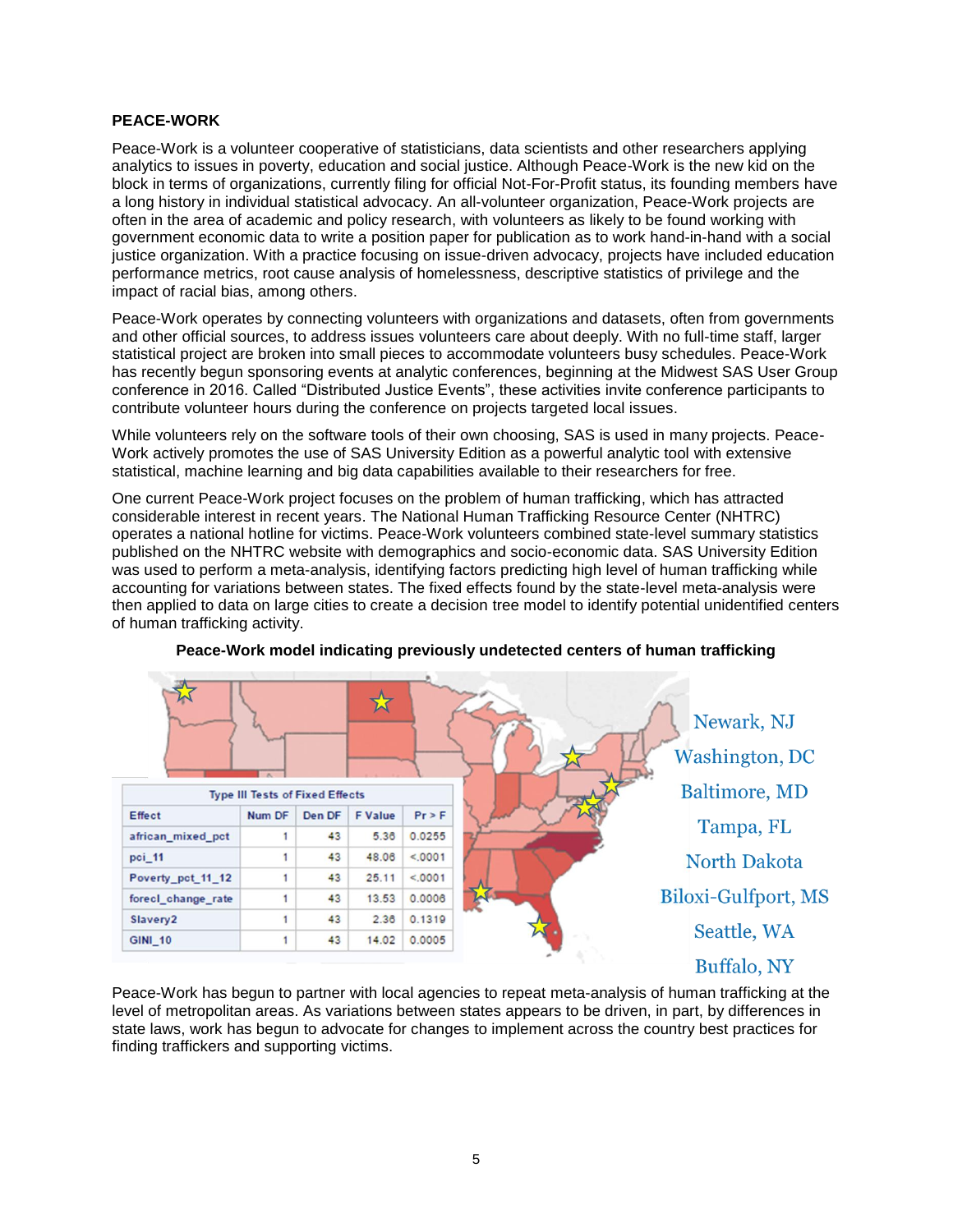#### **VOLUNTEERING THROUGH WORK**

Companies often encourage employees to volunteer in the community where they work, with many offering time off for teams or individuals volunteering for local organizations. Companies engaged in data science and technology have sponsored projects where groups of employees apply the same skills they use on the job to support important causes on a pro bono basis.

Well-known employers supporting statistical volunteering include Cloudera, which recently sponsored a hackathon to compile data on the spread of the Zika virus. AS described above, the SAS DataKind has partnered with Teradata, Pivotal, Informatica and others on projects. The number of companies supporting the Data for Good movement with volunteer opportunities continues to grow. In addition to large corporations with substantial HR departments to encourage and coordinate statistical volunteering, many small consulting companies and Analytic Services Providers are involved and often have the most flexibility in setting up Data for Good volunteering programs at work.

Company volunteer programs usually have a particular set of ground rules. Projects and the organizations receiving support should be approved through the HR department or, in the case of smaller companies, the Operations lead. Projects must not interfere with or delay regular work for company customers. Companies will often choose the cause they want to support and then seek employees to volunteer, generally preferring activities that support important needs in the community. As the company will want to let others know about the good they are doing in the community, communication with HR or operations, an employee newsletter and even the outside press might be a requirement. Employee volunteer projects often serve as team building activities, so it's a good chance several of your co-workers will be involved. Many companies will give a limited, specified amount of time off for volunteering through work, often one day a year or sometimes two. As the company is performing the work as a charitable activity, careful documentation is needed for tax purposes. This is usually done by a Team Captain who submits a request for an employee volunteer activity, helps recruit volunteers, records attendance in hours for each participating employee, and reports by to HR or Operations about how everything went.

One advantage of volunteering through work is the company often makes available analytic resources and software the volunteers use every day. The familiar SAS environment at work usually becomes the platform for pro bono projects as well, maximizing the efficiency and effectiveness of statistical volunteering using SAS.

Microsoft's MySkills4Africa is an excellent example of a Data for Good program created by large tech corporation relying on employee volunteers. Established in 2013, MySkills4Africa offers Microsoft employees from around the world the opportunity to develop practical and affordable technology in developing African nations. The Microsoft program partners with governments, NGOs, commercial enterprises and schools and universities. Characteristic of MySkills4Africa projects is the opportunity to use advanced skills normally applied only at work and use them in service others as part of the Data for Good movement. Many MySkills4Africa projects involve longer-term consulting projects working virtually with teams in Africa. Microsoft also sponsors 1-2 week hands-on projects in Africa. One project developed a team of Subject Matter Experts to partner with the Rwanda Ministry of Education. Months of preparation - all done as volunteers, in addition to work responsibilities – culminated in a two week trip to Rwanda to train professionals and small business owners in emerging technologies. At the same time, the employee team worked with Rwanda education officials to establish an on-going program to continue the good work.

Employee volunteering is supported by many companies but not all of them have started projects using analytics and data science. If there are not volunteer opportunities on the Data for Good projects where you work, a contact with your HR department might be a good place to start.

#### **INDIVIDUAL VOLUNTEERING**

Of course, not all or even most statistical volunteering goes through an organization. Individuals working on their own make up a large portion of the Data for Good movement. Often, a personal connection to a group needing statistical help is the most important factor in matching people and projects.

Working with a volunteer organization offers many advantages, connecting people to volunteer projects and groups needing assistance, providing mentoring, software support, project planning and opportunities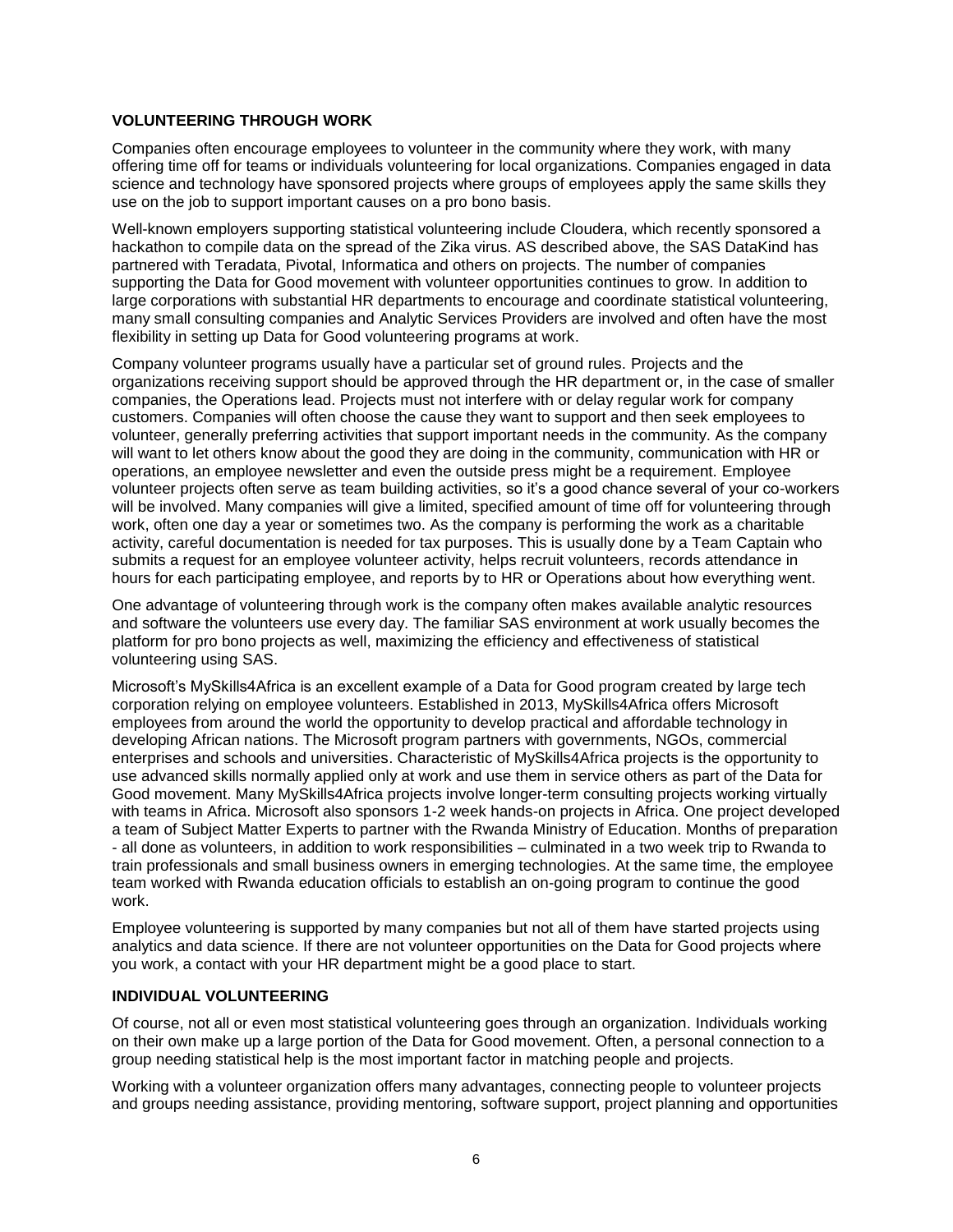to work on larger projects. Working through an established organization can do more career development through mentoring, working with a larger team and name recognition for your resume. However, working as an individual or in a small group of colleagues and friends offers substantial advantages of its own, including complete creative control of methodology and analytic practices, greater flexibility in which analytic tools are used, working with a circle of friends in familiar surroundings. Individual volunteer projects can be less formal, without a definitely timeline, and often can be put on a shelf for a time and restarted later when more time is available.

The nature of individual volunteering and the opportunities it offers can be seen in a project by the author for a local Habitat for Humanity chapter in 2005. After volunteering on a number of construction projects and getting to know the chapter's Board of Directors, the

question was raised of how data science can be used to support the organization. The chapter is located in western Wayne County, Michigan, in the western suburbs of Detroit. Analysis of an anonymized list of donors and construction volunteers revealed most of the support for the chapter came from a small portion of their geographic area, with many cities largely unreached. A cluster analysis binned all of the communities in the chapter's area into one of three groups, based on level of charitable need in the community and their ability to meet it. Each of the three clusters, classifying all of the communities in the area served by Western Wayne County Habitat for Humanity, were matched with the zip code counts – no information that could identify an individual! Looking at the whole area, instead one small part where most of the board members lived, produced a list of communities to target where the organization had very little presence. This Data for Good project had an unintended consequence – for the good! In addition to finding places to search for more donors and volunteers, it documented that the one place where the local Habitat group was building houses was very poor and weak infrastructure and especially poor schools. This produced a recommendation to build house in a different, neighboring community where the families would receive more support and the children attend better schools – doing more good for the families in new homes even if the land prices there were somewhat higher.



This project tells the story of how most statistical volunteering by unaffiliated individuals happens: a person is already helping an organization in a non-statistical way – working at the public library, walking dogs at the local animal shelter, volunteering at a school, house of worship or community center – any of a hundred things. Individual statistical volunteering happens when people with analytic skills use them to directly support the organizations and causes they already support. These rare skills are so needed by groups throughout our communities that they can make a huge impact right where we live every day.

## **HOW TO GET INVOLVED**

There are many excellent organizations in the Data for Good movement, including

DataKind:<http://www.datakind.org/>

Statistics Without Borders:<http://community.amstat.org/statisticswithoutborders/home>

Peace-Work: [davidjcorliss@peace-work.org](mailto:davidjcorliss@peace-work.org)

DataDriven – "Data science competitions to save the world":<https://www.drivendata.org/>